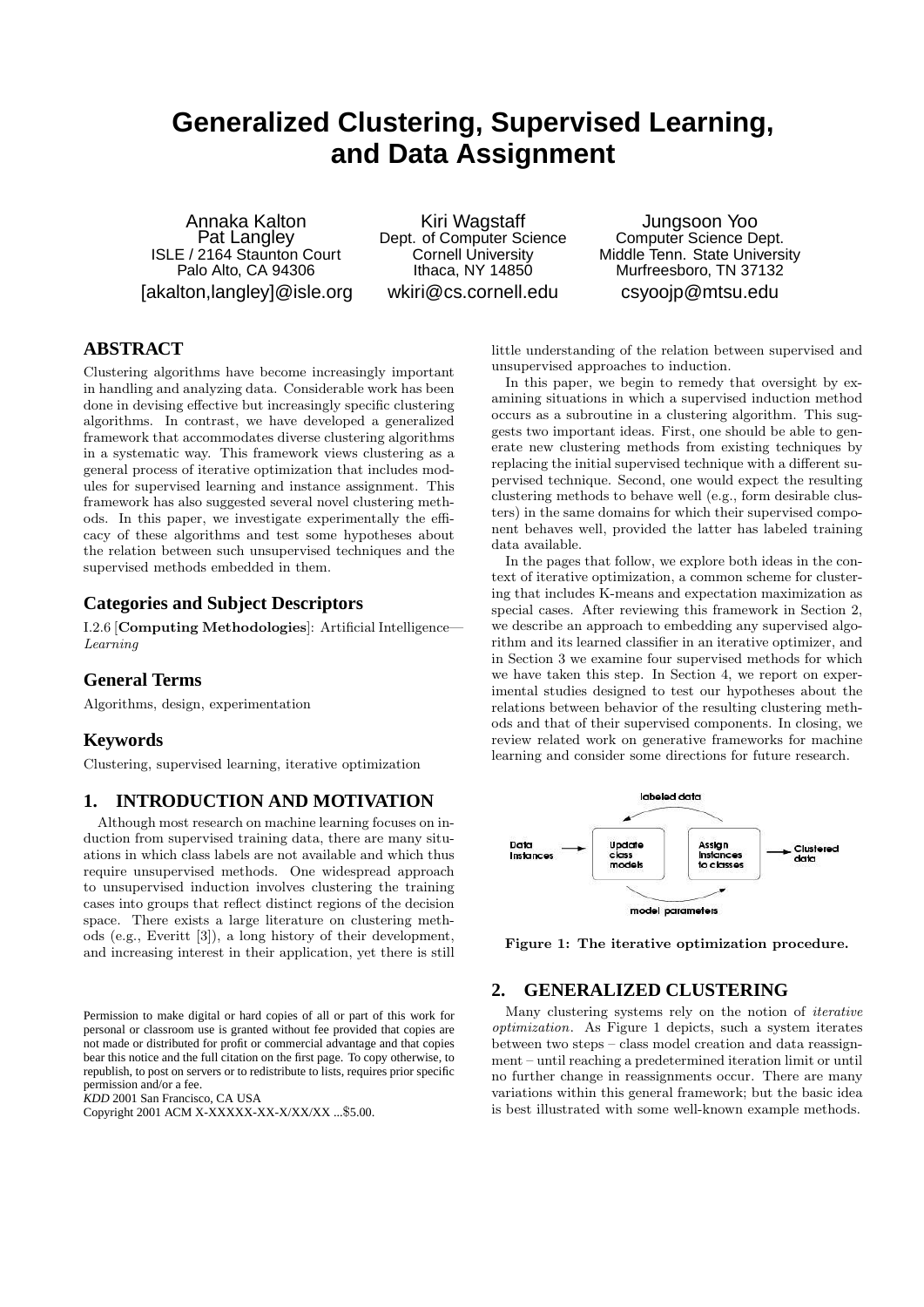#### **2.1 K-means and EM as Iterative Optimizers**

Two clustering algorithms that are popular for their simplicity and flexibility are K-means [2] and expectation maximization (EM) [1]. Both methods have been studied experimentally on many problems and have been widely used in applied settings. Below we review the algorithms briefly, note their key similarities, and show how their differences suggest a more general clustering framework.

The K-means algorithm represents each class by a centroid, which it computes by taking the mean for each attribute over all of the data points belonging to that class. In geometric terms, this corresponds to finding the center of mass for the instances associated with that class. Data reassignment involves assigning each instance to the class of the closest centroid.

In contrast, EM models each class by a probability distribution that it extracts from the training data in the class model creation step. If the data are continuous, each class is generally modeled by a n-dimensional Gaussian distribution that consists of a mean and variance for each attribute. In the discrete case,  $P(c_k|a_j = v_{jl})$  is extracted for each possible combination of class  $c_k$ , attribute  $a_i$ , and attribute value l for  $a_i$  ( $v_{il}$ ). In both cases, when finding these parameters, the contribution of each instance  $x_i$  is weighted by  $P(x_i \in c_k)$ . Data reassignment is done by recalculating  $P(x_i \in c_k)$  for each instance  $x_i$  and class  $c_k$  using the new class models.

#### **2.2 A General Framework**

Although both of these clustering algorithms are based on iterative optimization, they employ different methods for developing class models. Thus, we can view them as invoking a different supervised learning algorithm to distinguish among the classes. The two algorithms also differ in how they assign instances to classes. K-means assigns each instance to a single class, whereas EM uses partial assignment, in that each instance is distributed among the classes. We will refer to the absolute method as the "strict" paradigm and to the partial method as the "weighted" paradigm.

These observations lead to a general framework for clustering algorithms that involves selecting a supervised learning algorithm and selecting one of these assignment paradigms. In the context of K-means and EM, this framework immediately suggests some variants. By using the weighted paradigm with the K-means classifier, we obtain a weighted K-means algorithm. Similarly, combining EM's probabilistic classifier with the strict paradigm produces a variant in which each instance is assigned strictly to its most probable class. This variant has been explored under the name of "strict-assignment EM", although the partial assignment method is more commonly used.

Although the classifiers utilized in K-means and EM can be easily modified to operate with either assignment paradigm, other supervised algorithms can require more sophisticated adaptations, as we will see shortly.

## **3. SUPERVISED LEARNING METHODS**

As we have argued, it should be possible to embed any supervised learning within our generalized clustering framework. We selected four simple algorithms for evaluation, which we describe below in some detail, including the adaptations we made for use in the weighted paradigm. These adaptations involve altering model production to take into

account the weights of instances and revising instance reassignment to give a weight for each class to every instance, which are then used to produce the next generation of the class models.

#### **3.1 Prototype Modeler**

As described in the context of K-means, the prototype modeler [13] creates a prototype or centroid for each class by extracting the mean of each attribute from data points belonging to that class. Classification of an instance is done by selecting the class with the centroid closest to it in  $n$ dimensional space. Because the distance metric is highly sensitive to variations in scale, our version normalizes all data to values between zero and one before creating the prototypes.

In the weighted paradigm, the mean for each attribute becomes a weighted average of the training cases. The relative proximity of each instance to a given centroid determines the associated weight for that centroid's class. Formally, we can express this by

$$
w(x_i|c_k) = 1 - \frac{distance(x_i, prototype(c_k))}{\sum_{m=1}^{|C|}distance(x_i, prototype(c_m))}
$$

,

where  $|C|$  is the number of classes. The new centroid is then composed of the weighted mean for each attribute, where the mean of attribute  $a_i$  for cluster  $c_k$  is calculated by

mean
$$
(a_j|c_k)
$$
 = 
$$
\frac{\sum_{i=1}^{|X|} x_{ij} \cdot (x_i|c_k)}{\sum_{i=1}^{|X|} w(x_i|c_k)},
$$

where  $x_{mj}$  is the value of the jth attribute of instance  $x_m$ .

#### **3.2 Naive Bayesian Modeler**

Naive Bayes [2] is a simple probabilistic learning algorithm. As described in the context of EM, each class is modeled by a probability distribution described by  $P(c_k)$ and  $P(c_k|a_j = v_{jl})$  for each class  $c_k$ , attribute  $a_j$ , and attribute value  $v_{jl}$ . For nominal attributes, naive Bayes represents  $P(c_k|a_j = v_{jl})$  as a discrete conditional probability distribution, which it estimates from counts in the training data, and it estimates the class probability  $P(c_k)$  in a similar manner. For continuous attributes, it typically uses a conditional Gaussian distribution that it estimates by computing the mean and variance for each attribute from training data for each class. To calculate the probability that a new instance belongs to a given class  $c_k$ , naive Bayes employs the expression

$$
P(x_i \in c_k) = P(c_k) \prod_j P(c_k | a_j = v_{jl}),
$$

which assumes that the distribution of values for each attribute are independent given the class.

When operating as a strict classifier, the naive Bayes algorithm returns the class with the highest probability for each instance. In the weighted case, the mean and variance are found using a weighted sum rather than a strict sum, while the expression

$$
w(x_i|c_k) = \frac{P(x_i \in c_k)}{\sum_{m=1}^{|C|} P(x_i \in c_m)}
$$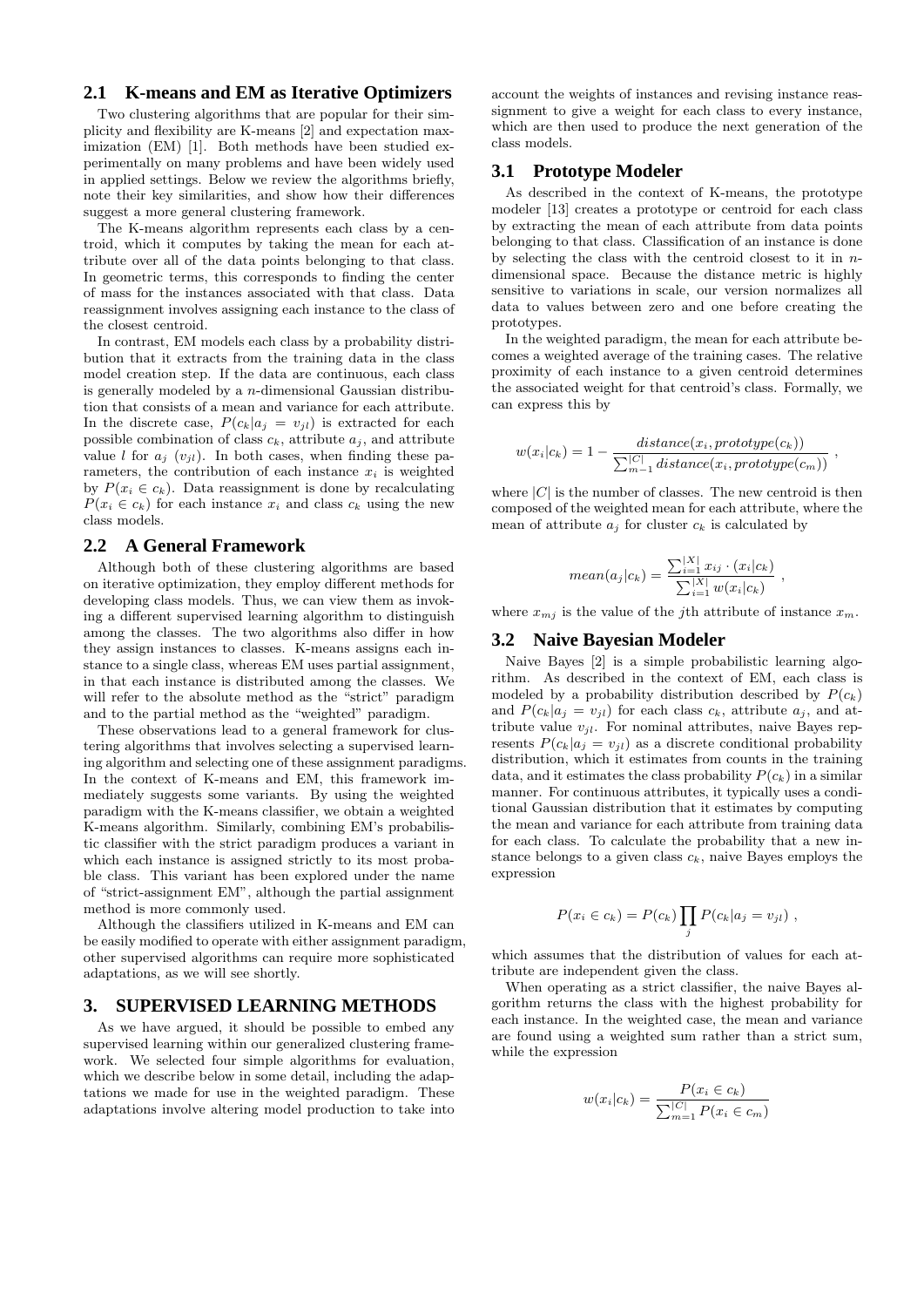determines the weight used in the  $w(x_i|c_k)$  in the reassignment process.

#### **3.3 Decision Stump Modeler**

A decision stump [4] relies on a single attribute to classify instances. The associated induction algorithm selects this attribute using the information-theoretic measure

$$
info(T) = -\sum_{k=1}^{|C|} \frac{freq(c_k, T)}{|T|} \cdot log_2(\frac{freq(c_k, T)}{|T|})
$$
.

If the attribute is continuous, the algorithm generates up to  $|C|$  different partitions of that attribute. It decides how much to partition the data by the information gained in that partition:

$$
gain(x) = info(T) - \sum_{m=1}^{|P|} \frac{|T_m|}{|T|} \cdot info(T_m)
$$
,

where T is the set of data under consideration, and  $T_m$  is a given subset of  $T$ . If the attribute is nominal, the algorithm creates a separate branch for each attribute value. Each branch is then associated with a class that constitutes the majority class of those training cases that are sorted to that branch of the stump.

To accommodate weighted assignment, we adjust the information gain equation to sum over the weights of instances, rather than over strict frequencies, and keep simple statistical information for each branch. The reassignment weight given to each instance for class  $c_k$  is calculated by

$$
w(x_i|c_k) = \frac{\sum_{m=1}^{|B|} w(x_m|c_k)}{\sum_{n=1}^{|C|} \sum_{m=1}^{|B|} w(x_m|c_n)},
$$

where  $B$  is the branch of the decision stump to which that instance is sorted.

#### **3.4 Perceptron List Modeler**

The perceptron modeler is not strictly a simple perceptron but is based on a list of simple perceptrons [12]. During classification, a perceptron uses the expressions:

$$
output(P) = \left\{ \begin{array}{ll} 0 & \textrm{if sum} < threshold \\ 1 & \textrm{otherwise} \end{array} \right.
$$

and

$$
sum = \sum_{m=1}^{|A_i|} x_{im} \cdot w_m ,
$$

where  $w_m$  is a weight that specifies the relative importance of attribute  $m$ . The learning algorithm operates by adjusting the weights associated with each attribute.<sup>1</sup> The perceptron is limited to differentiating between two classes, so we employed an ordered list of perceptrons that operates much like a decision list. The algorithm first learns to differentiate between the majority class and others, which produces the first perceptron. Instances belonging to the majority

class are removed, and the system trains to discriminate the new majority class from the rest, producing another perceptron. This process continues until one class remains, which is treated as a default.

Although the perceptron traditionally assumes all-or-none assignment, it seems natural to interpret the scaled difference between the sum and the threshold as a likelihood. The weighted variant multiplies the weight of each instance by the learning rate before updating the model, so that an instance with a small weight has only a small effect. To prevent small weights from causing endless oscillations, it triggers an updating cycle through the data only if an incorrectly classified instance has a weight of greater than 0.5, although all instances are used for the actual update.

In reassignment, the weighted method calculates the difference between the instance value and the threshold, scaled by a sigmoid:

$$
w(x_i|c_k) = \frac{1}{1 + e^{(threshold-sum)\cdot 5}}
$$

that produces bounds on the weight size. If an instance were evaluated as being perfectly at the threshold, the function would return 0.5. The extra exponential term in e causes a more extreme assignment. Otherwise the sigmoid was not tight enough to be useful for the generally small range of values. Because the perceptron is embedded in a list, the class weights are not guaranteed to sum to one.

#### **4. EXPERIMENTAL STUDIES**

We had two intuitions about our clustering framework that suggested corresponding formal hypotheses.<sup>2</sup> First, we expected that each algorithm would exhibit a "preference" for one of the data assignment paradigms by demonstrating better performance in that paradigm across different data sets. Second, we anticipated that, across data sets, high (low) predictive accuracy by a supervised method would be associated with high (low) accuracy for the corresponding clustering algorithm. In this section, we describe our designs for the experiments to test these hypotheses and the results we obtained.

#### **4.1 Experiments with Natural Data**

To test these hypotheses, we ran the generalized clustering system with each paradigm/algorithm combination on a battery of natural data sets. We also evaluated each supervised algorithm independently by training it and calculating its predictive accuracy on a separate test set. The independent variables were the assignment paradigm (for the clustering tests), the supervised learning algorithm, the data set, and the number of instances used in training. The dependent variables were the classification accuracies on unseen data.

We used a standard accuracy metric to evaluate both the supervised classifiers and the clustering algorithms:

$$
acc(T) = \frac{\sum_{x_i \in T} \delta(x_i)}{|T|}
$$

,

where T is the test set, and  $\delta(x_i) = 1$  if  $x_i$  is classified correctly and 0 otherwise.

<sup>&</sup>lt;sup>1</sup>For the purposes of this study, we used a learning rate of 0.05 and 50 iterations through the training data, which did well on a wide variety of classification tasks.

<sup>2</sup>Naturally, we also expected that no single algorithm combination would outperform all others on all data sets, but this is consistent with general findings in machine learning, and so hardly deserves the status of an hypothesis.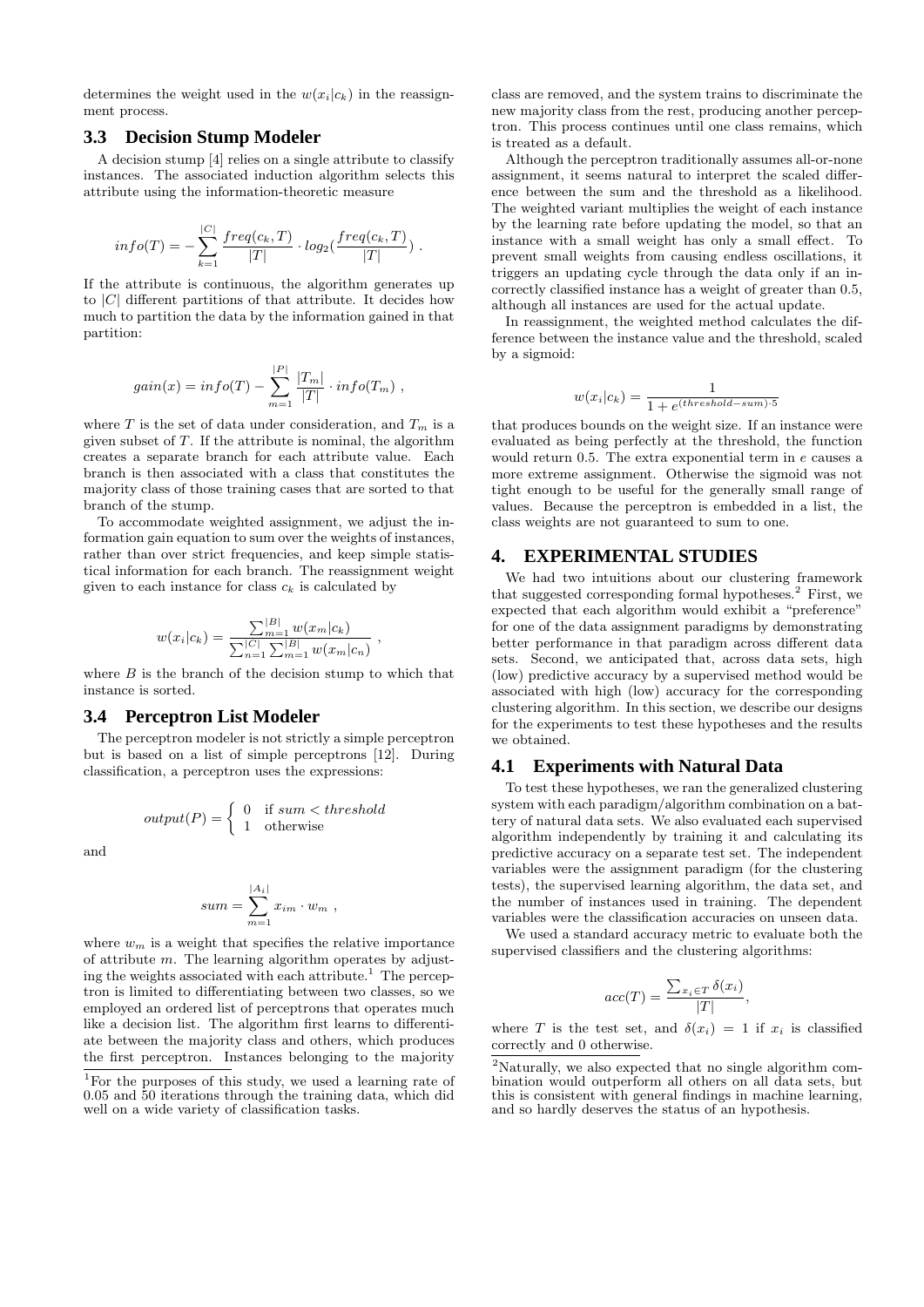Table 1: Supervised accuracies on four data sets.

|            | Proto | Bayes | Stump | Percept |
|------------|-------|-------|-------|---------|
| Promoters  | 86.0  | 87.0  | 70.0  | 76.0    |
| Iris       | 49.3  | 94.7  | 93.3  | 46.0    |
| Glass      | 84.8  | 79.0  | 97.6  | 39.0    |
| Hayes-Roth | 32.3  | 61.5  | 43.1  | 79.2    |

When evaluating accuracy, we trained each classifier on the labeled data set with the test set removed. Because the clustering algorithms create their own classes, we added a step in which each completed cluster was assigned the actual class of its majority population. For example, if a given cluster consists of 20 instances that are actually class A and 10 that are actually class B, all instances in the cluster would be declared members of class A. This approach loses evaluation detail, but it let us evaluate each clustering algorithm against the "correct" clusters.

We selected four data sets from the UCI repository – Promoters, Iris, Glass, and Hayes-Roth – that involved different numbers of classes, different numbers of attributes, and different attribute types (nominal, continuous, or mixed). Another factor in their secltion was that each led to high classfication accuracy for one of the supervised methods but (typically) to lower accuracy for the others, as shown in Table 1. This differentiation on supervised training data seemed a prerequisite for testing the predicted correlation between accuracies for supervised learning and clustering.

Moreover, note that our four supervised methods each has restricted representational power that is generally limited to one decision region per class. As a result, the fact that one such method obtains high accuracy in each of these domains suggests that each of their classes corresponds to a single cluster. This lets us assume that the number of classes in each data set corresponded to the number of clusters, further increasing the chances of meaningful results.

For each data set, we collected a learning curve using tenfold cross-validation, recording results for each increment of 25 data points. For the two largest data sets, we limited the number of training cases to 500, having observed that classification accuracy generally leveled off after two or three hundred instances. Typically, clustering accuracy ceased to improve early in the learning curve, although the supervised classification accuracy often continued to improve.

Table 2: Unsupervised accuracies for two alternative data assignment paradigms (strict/weighted).

|            | Bayes     | Proto     | Percept   | Stump     |
|------------|-----------|-----------|-----------|-----------|
| Iris       | 10.0/10.0 | 10.0/10.0 | 10.0/10.0 | 10.0/10.0 |
| Promoters  | 10.0/10.0 | 10.0/10.0 | 10.0/10.0 | 10.0/10.0 |
| Hayes-Roth | 10.0/10.0 | 10.0/10.0 | 10.0/10.0 | 10.0/10.0 |
| Glass      | 10.0/10.0 | 10.0/10.0 | 10.0/10.0 | 10.0/10.0 |

Recall that our first hypothesis predicted that each supervised method would construct more accurate clusters when combined with its preferred data assignment paradigm. The results in Table 2, which shows the classification accuracies



Figure 2: Supervised and unsupervised accuracies for four algorithms on four natural data sets.

for each method-paradigm combination on the four domains, generally support this hypothesis. In particular, the prototype learner and perceptron lists typically fared better when combined with strict assignment, whereas naive Bayes and decision stumps did better with weighted assignment. All but decision stumps showed a substantial difference in their average accuracies across the four data sets.

Using the preferred assignment paradigm for each induction algorithm, we proceeded to test our second hypothesis, that higher (lower) accuracies in supervised mode would be associated with higher (lower) accuracies on unsupervised data. To this end, we computed the correlation between these two accuracies over the 16 algorithm-domain combinations. The resulting correlation coefficient,  $r = 0.49$ , was significant at the \*\*\* level and explains 70 percent of the variance. Figure 2 shows that supervised accuracy is a reasonable predictor of unsupervised accuracy, thus generally supporting our hypothesis.

#### **4.2 Experiments with Synthetic Data**

Our encouraging results with natural data sets shows that our framework has relevance to real-world clustering problems, but they can give only limited understanding for the causes underlying the phenomena. For this reason, we decided to carry out another study that employed synthetic data designed to reveal the detailed causes of these effects.

One standard explanation for some induction methods outperforming others relies on the notion of inductive bias, which reflects the fact that some representational formalisms can represent certain decision regions more easily than others. Since our four supervised learning methods have quite different inductive biases, we designed four separate learning tasks, each intended to be easily learned by one of these methods but not by others.

Each learning task involved two continuous variables and three classes, with a single contiguous decision region for each class. Figure 3 (a) shows the decision regions for the domain designed with decision stumps in mind, whereas Figure 3 (b) shows the regions for a domain that the prototype method should easily learn. Some algorithms, especially naive Bayes, are difficult to foil, but for every supervised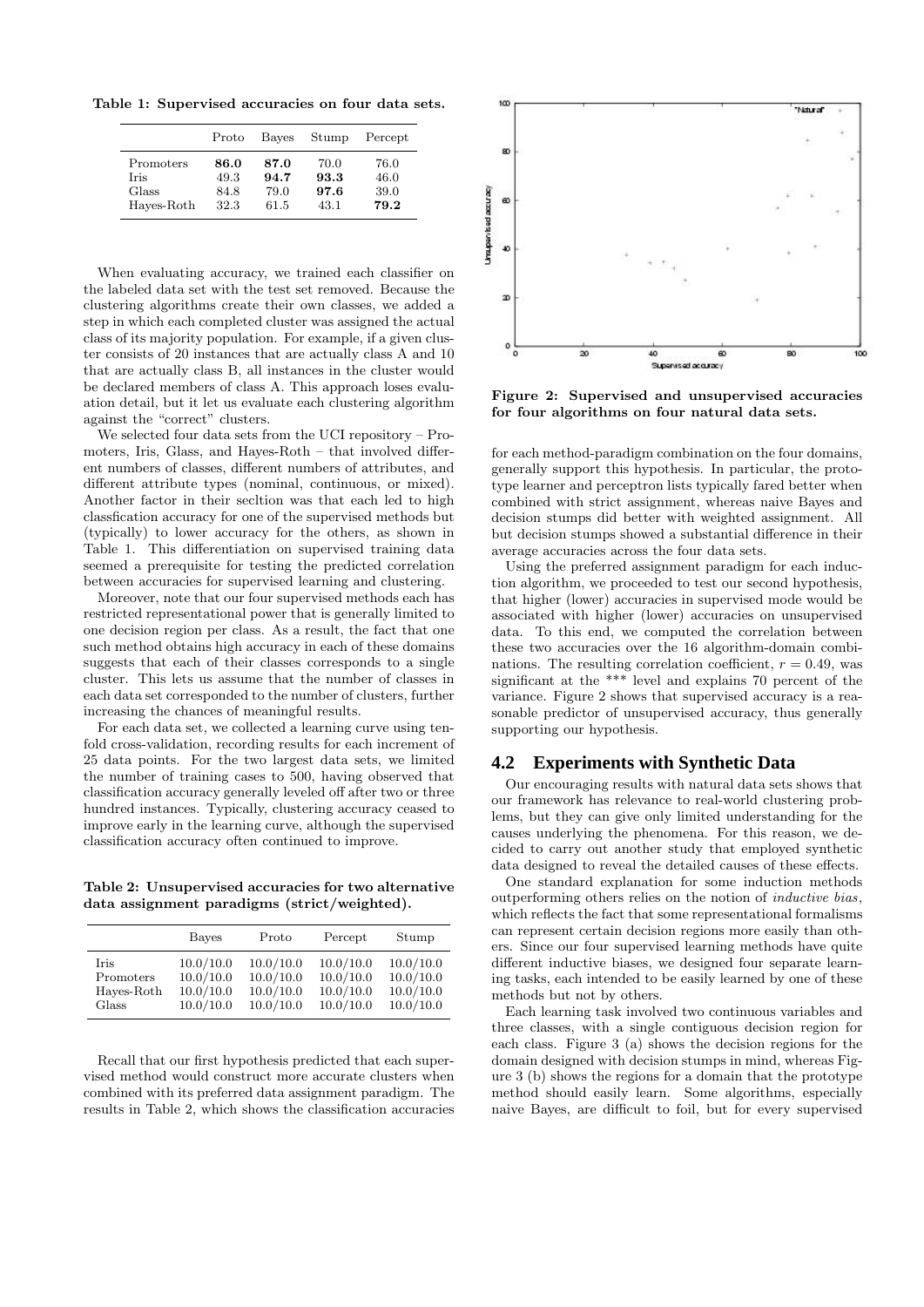method, we had at least one domain on which it should do poorly. For each domain, we devised a generator that produced \*\*\* random instances from a uniform distribution for each class, creating the same number of instances for each class.

The geometric metaphor clarifies one reason that a given method should outperform others in both supervised and unsupervised mode, but it also suggests a reason why the correlation between behavior on these two tasks is imperfect. Conventional wisdom states that clustering is easy when clusters are well separated but difficult when they are not. Thus, our data generator also included a parameter that let us vary systematically vary the separation between the instances for each class. The predictive variables for each domain ranged from \*\*\* to \*\*\*, so we varied the separation distance from \*\*\* to \*\*\*.

Although we expected our synthetic domains to reproduce the positive correlation we observed with natural data, we also predicted that cluster separation should influence this effect. In particular, we thought the correlation would be low when the gap was small, since iterative optimization would have difficulty assigning instances to the "right" unlabeled classes. However, the correlation should increase monotonically with cluster distance, since the process of finding well-separated cluster should be dominated by the inductive bias of the supervised learning modules.

Here we need some paragraphs that describe our results on the synthetic data, maybe including a table with accuracies but especially a graph that plots correlation as a function of cluster separation.

## **5. RELATED WORK**

As we noted earlier, there exists a large literature on clustering that others (e.g., Everitt [3]) have reviewed at length. Much of this work relies on iterative optimization to group training cases, and there exist many variants beyond the K-means and expectation-maximization algorithms familiar to most readers. For instance, Michalski and Stepp's [10] Cluster/2 uses logical rule induction to characterize its clusters and assign cases to them. More recently, Zhang et al. [15] have described the K-harmonic means method, which operates like K-means but invokes a different distance metric that usually speeds convergence. However, despite this diversity, researchers have not proposed either theoretical frameworks for characterizing the space of iterative optimization methods or software frameworks to support their rapid construction and evaluation.

In the broader arena, there have been some efforts to link methods for supervised and unsupervised learning. For example, Langley and Sage [8] adapted a method for inducing univariate decision trees to operate on unsupervised data and thus generate taxonomy, and, more recently, Langley [6] has described a similar but more sophisticated approach. The relationship between supervised and unsupervised algorithms for rule learning is more transparent; Martin [9] has reported one approach that adapts supervised techniques to let them construct association rules from unlabeled data. But again, such research has focused on specific algorithms rather than on general or generative frameworks.

However, other areas of machine learning have seen a few frameworks of this sort. Langley and Neches [7] developed Prism, a flexible language for production-system architectures that supported many combinations of performance and learning algorithms, and later versions of Prodigy [14] included a variety of mechanisms for learning search-control knowledge. For classification tasks, Kohavi et al.'s MLC++ [5] supported a broad set of supervised induction algorithms that one could invoke with considerable flexibility. The generative abilities of this framework are apparent from its use in feature selection and its support for novel combinations of existing algorithms. The MLC++ effort comes closest to our own in spirit, both in its goals and its attempt to provide a flexible software infrastructure for machine learning.

#### **6. CONCLUDING REMARKS**

In this paper, we presented a framework for iterative optimization approaches to clustering that lets one embed any supervised learning algorithm as the model-construction component. This approach produces some familiar clustering techniques, like K-means and EM, but it also generates some novel methods that have not appeared in the literature. The framework also let us evaluate some hypotheses about the relation between the resulting clustering methods and their supervised modules, which we tested using both natural and synthetic data.

As we predicted, each supervised method had a preferred data assignment scheme with which it produced more accurate clusters. In particular, clustering practitioners will be pleased to know that strict assignment works best for the prototype learner and weighted assigment for naive Bayes, which corresponds to the popular K-means and EM algorithms. Moreover, we found a strong correlation between the accuracy of supervised algorithms on natural data sets and the accuracy of iterative optimizers in which they were embedded. We augmented these results by running experiments on synthetic data, which gave us control over decision regions and separation of classes. These studies also produced a correlation between supervised and unsupervised accuracy, but failed to reveal an effect of cluster separation.

Clearly, there remains considerable room for additional research. The framework supports a variety of new clustering algorithms, each intereting in its own right but also important for testing further our hypotheses about relations between supervised and unsupervised learning. We should also carry out additional experiments with synthetic data that vary systematically other factors that can affect predictive accuracy, such as irrelevant features and attribute noise. Finally, we should also explore further the role of cluster separation and the reason it had no apparent influence in our studies.

Although our specific results are intriguing, we attach more importance to the framework itself, which supports a new direction for studies of clustering mechanisms. We encourage other researchers to view existing techniques as examples of some generative framework and to utilize that framework both to explore the space of clustering methods and to reveal underlying relations between supervised and unsupervised approaches to induction. Ultimately, this strategy should produce a deeper understanding of the clustering process and its role in a broader science of machine learning.

#### **7. REFERENCES**

[1] A. P. Dempster, N. M. Laird, and D. B. Rubin. Maximum likelihood from incomplete data via the EM